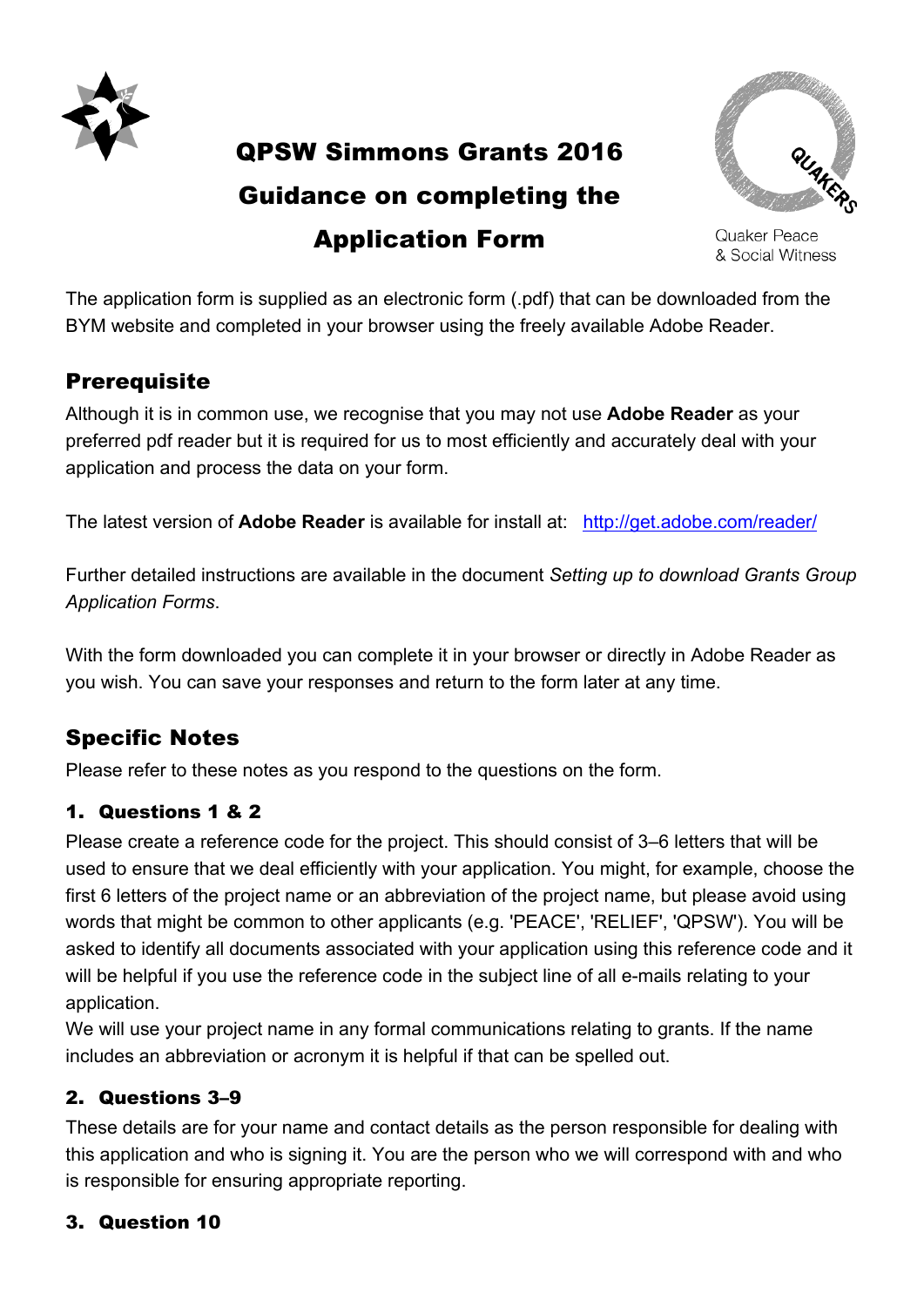Here is the opportunity to explain any formal Quaker involvement in the project you might also describe any wider support from individual Quakers, your meeting, other meetings or Quaker organisations. You will list any attached supporting documents later, in Section E, but they should be named and described here.

### 4. Length of responses [Question 43]

It is helpful in considering your application if your longer responses to questions are concise and fit in the box provided on the form. If it is **necessary** to give us more information than will fit in the space provided then put the most important information here, make it clear here that there is a continuation and then use the space available in Questions 43 for additional information.

### 5. Questions 11–13

Please indicate how the project is managed and governed. For example, whether there is a board of trustees or a managing committee. If the project is a registered charity please give details.

### 6. Questions 14 & 15

Please use **only** the space provided to give concise responses. These will be expanded upon in later questions.

### 7. Question 16 & 17

You may find it helpful to refer to the introductory document which describes QPSW Simmons Grants in drafting your responses. If this is an existing project you should attach a recent report to this application and refer to it in your response to Question 16. Similarly, if a formal project budget is available you should attach it to this application and refer to it in your response to Question 17. Any attachments will also be listed in Section E.

### 8. Question 18 & 19

If this is an existing project you should attach a copy of the latest summary accounts to this application and refer to it here. Such attachments will also be listed in Section E. Please note the normal maximum grant allocations available that are outlined the introductory document *QPSW Simmons Grants 2016*. Enter the figure requested for 2016.

### 9. Questions 20–41

If there is an existing project bank account (or accounts) into which any grant allocated may be paid please give details here. Note that type of account and its location will affect appropriateness off Sort code / Swift code / IBAN as alternatives. The contact person is likely to be the financial administrator or treasurer of the project but should be a signatory to the account. Grants will not normally be paid into individual private accounts.

### 10. Question 42

The Finance Department at Friends House has considerable experience in transferring funds to projects overseas. We will do our best to aid efficient and economic processes. Advice is available.

### 11. Sections E & F and form submission